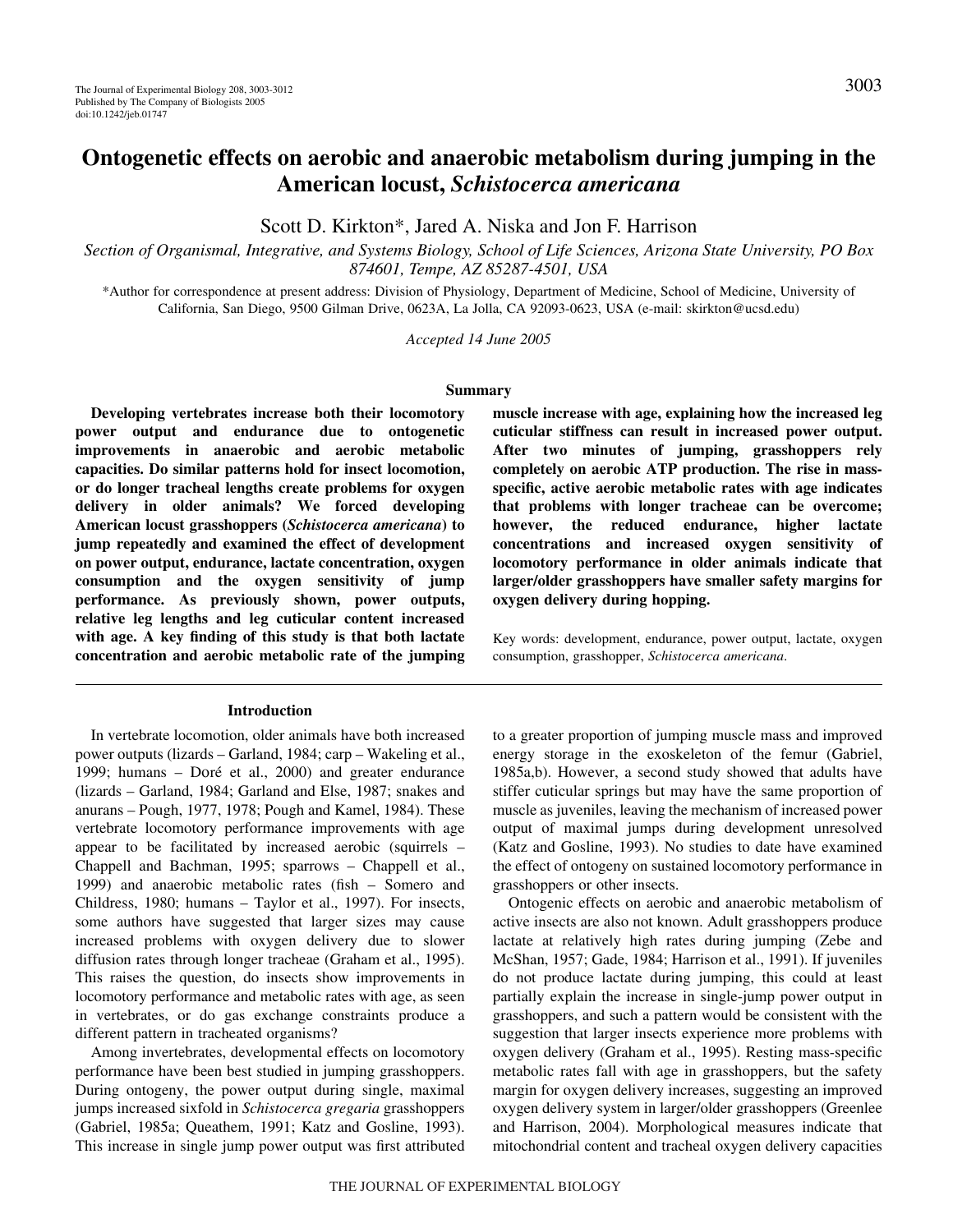within the jumping leg of grasshoppers increase strongly with age (Hartung et al., 2004). Thus, the data to date suggest that larger/older grasshoppers do not experience increased problems with oxygen delivery that might reduce locomotory performance. In the present study, we used a wide range of developmental stages (2nd, 4th, 6th instars and adults), representing a 30-fold increase in body mass, to determine how ontogeny affected power output, endurance, lactate concentrations, oxygen consumption and carbon dioxide production during repeated jumping in *S. americana*.

If older/larger grasshoppers experience more problems with oxygen delivery due to longer tracheae, as suggested by Graham et al. (1995), then their locomotion may be more oxygen sensitive than juveniles. For example, if older/larger grasshoppers experience oxygen limitations during jumping, we would predict that their jump performance would be stimulated by hyperoxia, and strongly inhibited by hypoxia; if smaller/younger grasshoppers have excessive oxygen delivery capacities, their locomotory performance should be relatively oxygen insensitive. As noted above, evidence from resting grasshoppers suggests that older *S. americana* grasshoppers have improved oxygen delivery relative to younger animals, probably due to improved convective ventilation (Greenlee and Harrison, 2004). However, metabolic rates and critical oxygen partial pressure  $(P<sub>O2</sub>)$  values for insects during flight are much higher than measured for insects at rest (Chadwick and Gilmour, 1940; Davis and Fraenkel, 1940; Joos et al., 1997; Harrison and Lighton, 1998; Greenlee and Harrison, 2004). If body size imposes limits on tracheal oxygen delivery, these are most likely to be evident during locomotion, when gas exchange requirements are high.

#### **Materials and methods**

### *Determination of grasshopper age*

*S. americana* Drury were reared from eggs in culture at Arizona State University as previously described (Harrison and Kennedy, 1994). To determine a grasshopper's age in days within an instar, the thorax of newly molted individuals was marked with a unique color of Testors acrylic paint (Rockford, IL, USA). The paint was shed with the exoskeleton during molting, so it was necessary to re-paint the grasshoppers at each instar. We used animals from the latter two-thirds to three-quarters of an instar because maximal jump performance was reduced during the initial days after molting (Queathem and Full, 1995). Sex could not be distinguished in the 2nd and 4th instars, but in both 6th instars and adults only the larger female grasshoppers were used to maximize the body size contrast across instars. We utilized female adults up to day 21, because they had not yet laid egg pods that dramatically alter body mass (S.D.K., K. J. Greenlee and J.F.H., unpublished).

### *Morphological changes during development*

We measured body mass and femur mass  $(\pm 0.1 \text{ mg})$  using a Mettler Analytical AE 240 Dual Range Balance (Hightstown, NJ, USA). Femur length was measured to the nearest 0.01 mm with a Mitutoyo Digimatic CD-6 digital micrometer (Kawasaki, Japan). We then sliced the femur longitudinally in half and placed it into  $0.35 \text{ mol } l^{-1}$  NaOH for approximately 24 h for tissue digestion (Marden, 1988). After the tissue was removed, the femoral exoskeleton was washed in distilled water, blotted dry and re-weighed. The femoral exoskeletons of 6th instars and adults were weighed on the analytical balance and those of the 2nd and 4th instars were weighed on a Cahn C-33 microbalance  $(\pm 0.01$  mg; Cerritos, CA, USA). Wet tissue mass was calculated as the difference between the exoskeleton mass and wet femur mass. We calculated the extensor tibia muscle mass to be 66% of the measured wet tissue mass (Hartung et al., 2004).

#### *Measurements of jumping performance*

Grasshoppers were removed from the colony on the day of the experiment and kept in a group with food at 35°C. Approximately 1 h before a jumping trial, we weighed the individual to be jumped and removed the distal third of the adult wings to prevent flight. Grasshoppers were encouraged to jump by physical prodding for up to 5 min or until fatigued, defined as a 30-s pause between subsequent jumps with continued prodding. The method of physical stimulation was varied throughout the trial to motivate the grasshopper. Grasshoppers were jumped on a cotton bed-sheet  $(310\times80 \text{ cm})$  that was divided into a 10 cm (adult) or 5 cm (juvenile) numbered grid system within a 35°C temperature controlled room. As grasshoppers jumped between squares during the trial, the grid number was called out and recorded onto an audiotape. Distances were measured from the center of each square.

Jump frequency, total distance jumped, and mean distance per jump were measured during each minute of the trial. The jump energy (*E*) was calculated from:

$$
E = (m_b g \, d)/(2 \sin 2\theta) \,, \tag{1}
$$

where  $m_b$  is the body mass,  $g$  is the acceleration due to gravity, *d* is the distance jumped and  $\theta$  is the take-off angle of the jump (Bennet-Clark, 1975). Across all developmental stages in *S. americana*, the average take-off angle is 45° (Katz and Gosline, 1993; Queathem and Full, 1995). We calculated the mass-specific power output  $(P)$  as the ability of grasshoppers to generate jumping power over a time interval spanning numerous jumps:

$$
P = E_{\text{sum}}/(t \, m_{\text{b}}) \,, \tag{2}
$$

where  $E_{sum}$  is the sum of all jump energy within a time period, and *t* is the time over which the power output was calculated.

### *Lactate concentration during jumping*

Grasshoppers similar in age to the ones used in the jumping performance experiment were jumped in a 100 liter Plexiglas gloved box at  $35^{\circ}$ C for 0, 15, 30, 60, 120, 300 or 600 s (*N*=8–10 at each time). After jumping, animals were frozen in liquid nitrogen and stored at –20°C. Later, the body mass, femur mass, femur length and lactate concentrations were measured.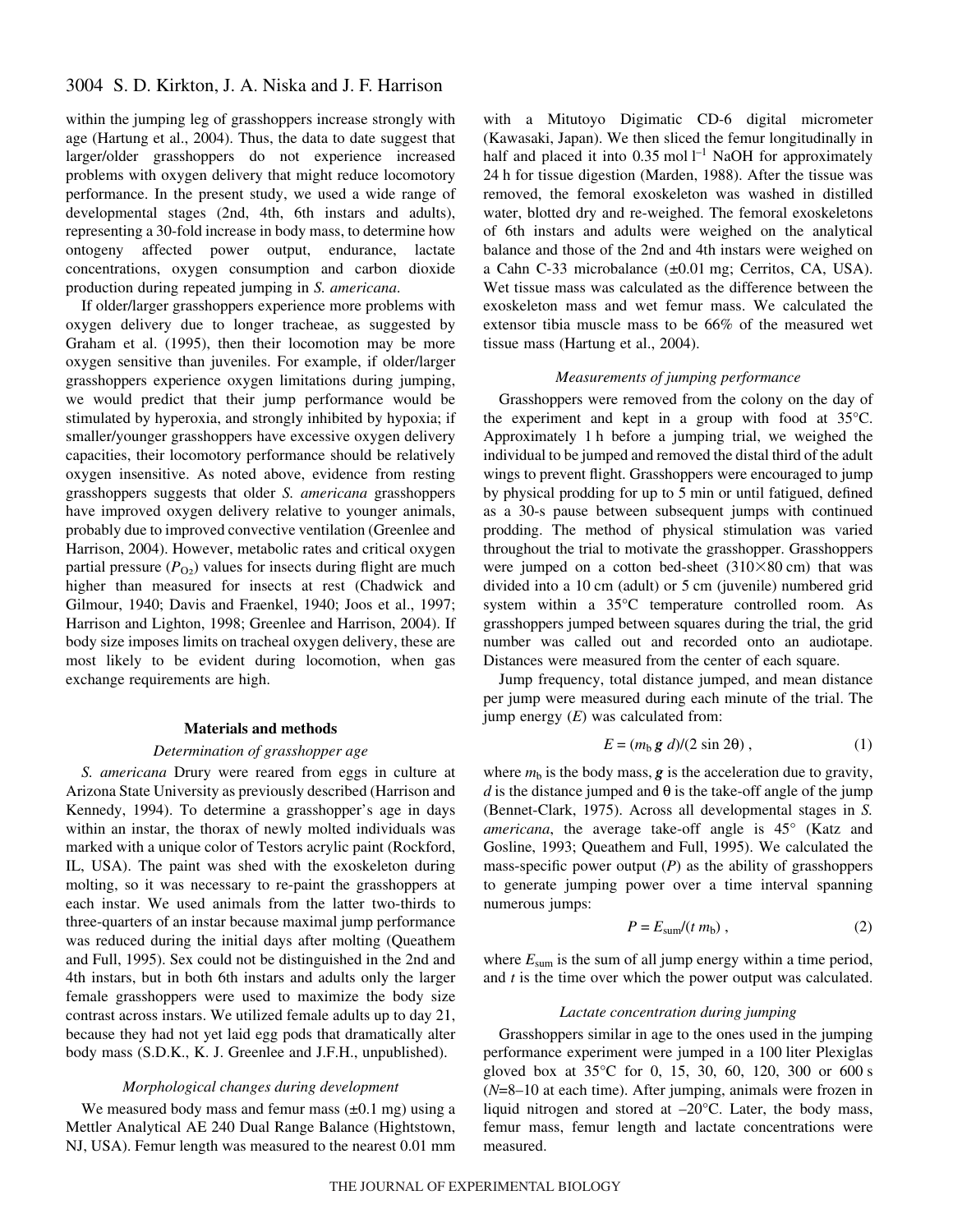Frozen femurs were diluted  $9 \times$  with chilled 0.6 mol  $1^{-1}$ perchloric acid and pulverized with a ground-glass-tissue homogenizer immersed in ice-water. After centrifugation (Beckman Microfuge E, Palo Alto, CA, USA) for 5 min at 15 850  $g$ , the supernatant was removed and diluted  $9\times$  with a  $25$  mmol  $l^{-1}$  2-amino-2-methyl-1-propanol buffer. Lactate was measured in the supernatant using a fluorometric assay (Passonneau and Lowry, 1993) with a Standard Curve Filter Fluorometer (Optical Technology Devices Inc., Elmsford, NY, USA). Each sample was run six times [three with lactate dehydrogenase (LDH) and three without LDH to account for background noise].

# *O2 consumption and CO2 production during jumping and recovery*

Gas exchange for jumping *S. americana* was measured using Plexiglas chambers for all ages except the 2nd instars, which were jumped in a portion of a  $60 \text{ cm}^3$  syringe. Each age group (*N*=7 per group) was tested using a different-sized chamber and flow rates so that the 95% equilibrium time was approximately 45 s in each case (Lasiewski et al., 1966): 2nd instars, 10 ml chamber,  $35.0 \text{ ml} \text{min}^{-1}$  flow rate; 4th instars,  $39.5 \text{ ml}$ chamber,  $138.4 \text{ ml min}^{-1}$ ; 6th instars,  $116.4 \text{ ml}$  chamber,  $377.8 \text{ ml min}^{-1}$ ; adults, 246.3 ml chamber, 563.1 ml min<sup>-1</sup>. Each jumping chamber was air tight except for incurrent and excurrent air-flow ports. The smooth bottom surface of the chamber was covered with coarse sand paper to facilitate jumping. Grasshoppers were encouraged to jump using the end of a small paint brush attached to a wire that was inserted through a rubber septum.

To reduce fluctuations in the background oxygen level, dry, CO2-free air (Balston purge-gas generator; Havervill, MA, USA) was generated and stored in a gas cylinder, which was warmed with heating pads to improve mixing. The purge gas generator was then disconnected, and air flow from the cylinder to the respirometry system was controlled by a Brooks 5878 mass flow controller and three 5850i Brooks mass flow meters (Brooks Instruments, Hatfield, PA, USA). One meter controlled air flow to the respirometry chamber and the grasshopper, the second meter was used to flush the respirometry chamber between trials, and the third meter controlled a line that flowed to the reference channel of the gas analyzers (Fig. 1). Using three-way valves, we could switch between recording either the baseline  $O_2$  and  $CO_2$  levels (while the animal chamber was being flushed) or the grasshopper's gas exchange.

Both the reference stream and the excurrent stream from the jumping chamber were dried using  $MgClO<sub>4</sub>$  (except for the 2nd instars, for whom this step was omitted to improve temporal resolution). Next, the air in each line emptied into a syringe open to the atmosphere, from which air was sub-sampled (at 10 ml min<sup>-1</sup> for 2nd instars and 50 ml min<sup>-1</sup> for the other ages) using a Li-Cor pump (Li-Cor, Lincoln, NE, USA) and pulled through a Li-6252 Li-Cor  $CO_2$  analyzer and then an Oxilla  $O_2$ analyzer (Sable Systems, Las Vegas, NV, USA). Both gas analyzers were used in the differential mode to improve resolution.  $CO<sub>2</sub>$  and water were removed from each stream



Fig. 1. Schematic of the respirometry set-up.

between the analyzers using Ascarite® and Drierite®, respectively. The flow rates through the analyzers were controlled by FMA-A2405 Omega mass flow controllers  $(0-500 \text{ ml min}^{-1}$ ; Stamford, CT, USA) located between the O<sub>2</sub> analyzer and the Li-Cor pump. The output of both gas analyzers was digitized and recorded (Sable Systems).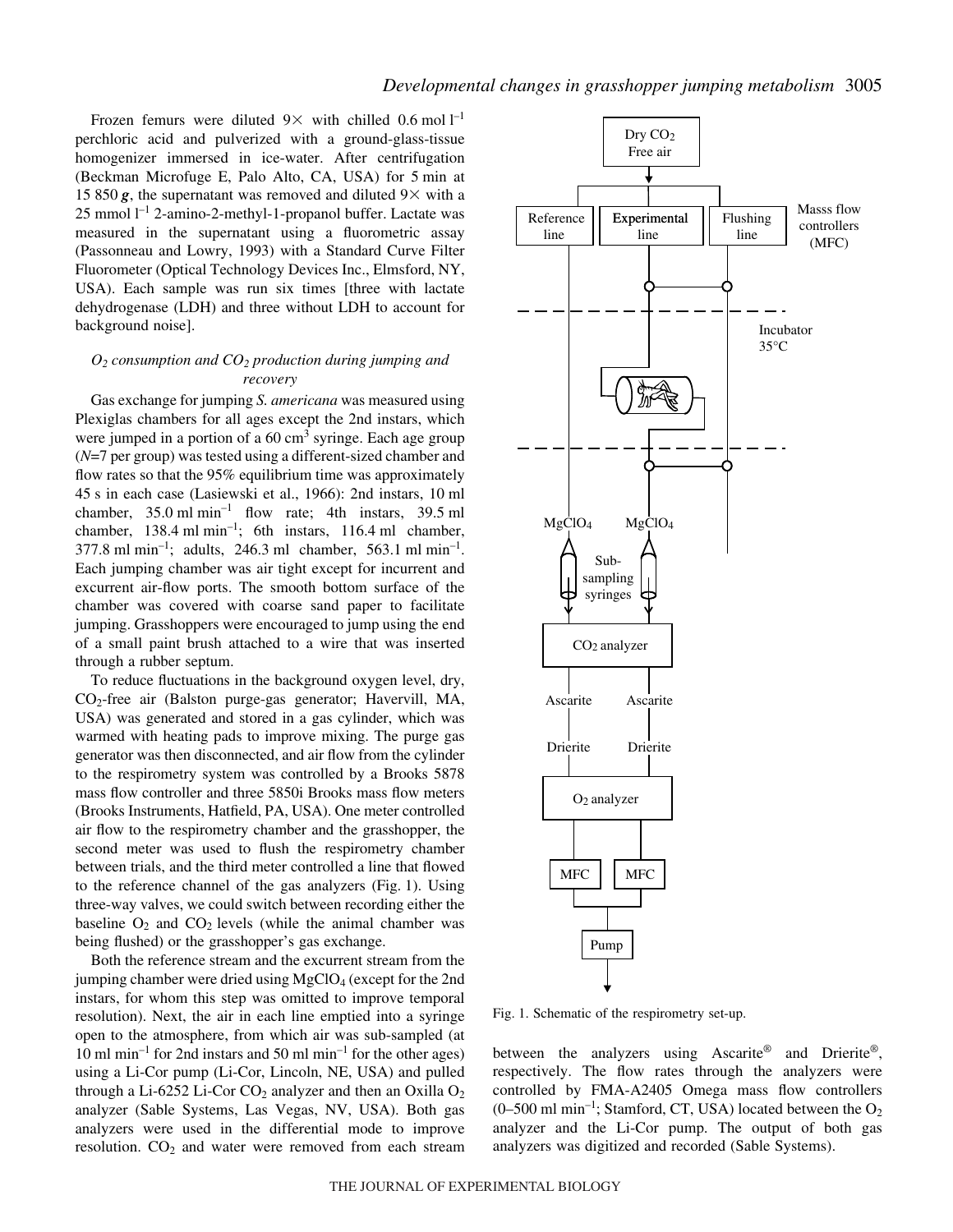# 3006 S. D. Kirkton, J. A. Niska and J. F. Harrison

| Log variable                                                                          | Slope $(S.E.M.)$ | Upper $95\%$ C.L. | Lower $95\%$ C.L. | Intercept $(S.E.M.)$ |      |
|---------------------------------------------------------------------------------------|------------------|-------------------|-------------------|----------------------|------|
|                                                                                       |                  |                   |                   |                      |      |
| Femur mass (mg)                                                                       | 1.046 (0.007)    | 1.059             | 1.032             | $-1.117(0.019)$      | 0.99 |
| Extensor tibia muscle mass (mg)                                                       | 1.006(0.007)     | 1.020             | 0.992             | $-1.06(0.019)$       | 0.99 |
| Femoral exoskeleton mass (mg)                                                         | 1.470(0.013)     | 1.496             | 1.444             | $-3.305(0.037)$      | 0.98 |
| Leg length $(mm)$                                                                     | 0.375(0.006)     | 0.387             | 0.363             | 0.156(0.016)         | 0.96 |
|                                                                                       |                  |                   |                   |                      |      |
| All equations are in the form: $log$ variable = intercept + slope ( $log$ body mass). |                  |                   |                   |                      |      |

Table 1. Scaling of metathoracic femur mass, extensor tibia muscle mass, femoral exoskeleton mass, and metathoracic leg length *with body mass across instars of* S. americana *(*N*=196)*

After recording a starting baseline  $CO<sub>2</sub>$  and  $O<sub>2</sub>$  level for 5 min, the three-way valves were switched to record the animal's resting  $CO<sub>2</sub>$  production and  $O<sub>2</sub>$  consumption for 10 min. Next, the jumping metabolic rate was measured for 5 min by turning on a light in the incubator and stimulating the grasshopper to jump with the brush. After 5 min, the light was turned off and the grasshopper's whole-body  $CO<sub>2</sub>$  production and  $O_2$  consumption during recovery were measured for approximately 10 min before switching back to the bypass and recording baseline values for the last 5 min of the trial. In control tests, there was no evidence of leaks when switching between the different experimental streams nor when manipulating the brush in the chamber. The signal-to-noise resolution of the respirometry system ranged from 12 (resting 2nd instars) to 95 (jumping adults) for  $O_2$ , and from 337 (resting 2nd instars) to  $1554$  (jumping adults) for  $CO<sub>2</sub>$ . Immediately following the trial, the animal was weighed on the analytical balance  $(\pm 0.1 \text{ mg})$ .

To quantify how the aerobic ATP production of the jumping muscles may change during ontogeny, we calculated the locomotory rate of oxygen uptake ( $\dot{V}_{O<sub>2</sub>}$ ) of the jumping muscle by comparing the  $\dot{V}_{\text{O}_2}$  values for animals stimulated to locomote before and after autotomizing their jumping legs. Each grasshopper was encouraged to autotomatize its hind femurs by gently rubbing the femoral joints with warmed scissors. Autotomy caused minimal damage to the animal because there are no direct muscles in the autotomical plane, and after the leg is detached a membrane closes the wound, minimizing haemolymph bleeding (Arbas and Weidner, 1991). Also, the thoracic muscles responsible for moving the femur do not show denervation for at least 3·days (Personius and Arbas, 1998) or muscular atrophy for 7 days after the autotomy (Arbas and Weidner, 1991). The hindleg-less grasshopper was returned to a 35°C container with food and water. The metathoracic hind femurs were weighed on an analytical balance, and extensor tibia muscle mass was calculated as previously described.  $O_2$  consumption and  $CO_2$  emission were re-measured exactly as described above for juveniles on the following day and for adults after 2 days.

Injections of room air were used for each chamber and flow rate to correct for lag time from the chamber to the analyzers (approximately 1 min) and between analyzers. The rates of whole-body  $O_2$  consumption and  $CO_2$  emission ( $\dot{M}_{O_2,wb}$  and  $\dot{M}_{\text{CO}_2,\text{wb}}$ , respectively;  $\mu$ mol g<sup>-1</sup> h<sup>-1</sup>) were calculated similarly to Greenlee and Harrison (2004) and converted from

ml  $g^{-1}$  min<sup>-1</sup> to  $\mu$ mol  $g^{-1}$  h<sup>-1</sup>. There were no statistically significant differences in jump frequencies between the grasshoppers forced to jump in the respiratory chamber and those jumped in the temperature-controlled room, so these values are not reported.

### *Oxygen sensitivity during jumping*

Oxygen sensitivity during jumping was measured in a 100 liter Plexiglas gloved box at  $35^{\circ}$ C. The gloved box was perfused at  $61$  min<sup>-1</sup> with artificial oxygen atmospheres (5 kPa, 12 kPa, 21 kPa or 45 kPa – balance nitrogen) created by mixing oxygen and nitrogen supplied from compressed tanks *via* needle valves with mixtures confirmed using an S-3A/I AEI Technologies Oxygen Analyzer (Pittsburgh, PA, USA). Within the gloved box, a fan promoted air circulation, a thermocouple recorded air temperature, and the bottom was covered with a soft paper to provide traction for the jumping grasshoppers.  $\dot{P}_{\text{O}_2}$ did not vary from the reported mix in the empty gloved box.

Individual grasshoppers were placed in the adjoining airlock for 30 s to equilibrate to the oxygen tension before being released into the chamber. Grasshoppers were forced to jump for up to 10 min or until fatigued (defined as when 30 s passed between jumps). Each animal was tested in a single oxygen atmosphere (*N*=5–8 per oxygen tension).

#### *Statistical analysis*

The effects of age and time during the trial on jump performance data were analyzed using repeated-measures analysis of variance (ANOVA) with Systat 10.2 (Systat Software Inc., Richmond, CA, USA). We utilized ANOVA with Bonferroni-corrected *post-hoc* comparisons to compare the lactate concentrations among different aged grasshoppers at specific minutes during the trial (Sokal and Rohlf, 1995). The  $M_{\text{O}_2}$ ,  $\dot{M}_{\text{CO}_2}$  and oxygen sensitivity data were analyzed using ANOVA with Bonferroni-corrected *post-hoc* comparisons. In all cases, our level of significance was 0.05. Unless otherwise noted, all reported values are the means  $\pm$ standard errors.

#### **Results**

#### *Morphological changes*

During development in *S. americana*, femur mass and muscle mass grew isometrically relative to body mass (Table·1). In contrast to muscle development, femurs from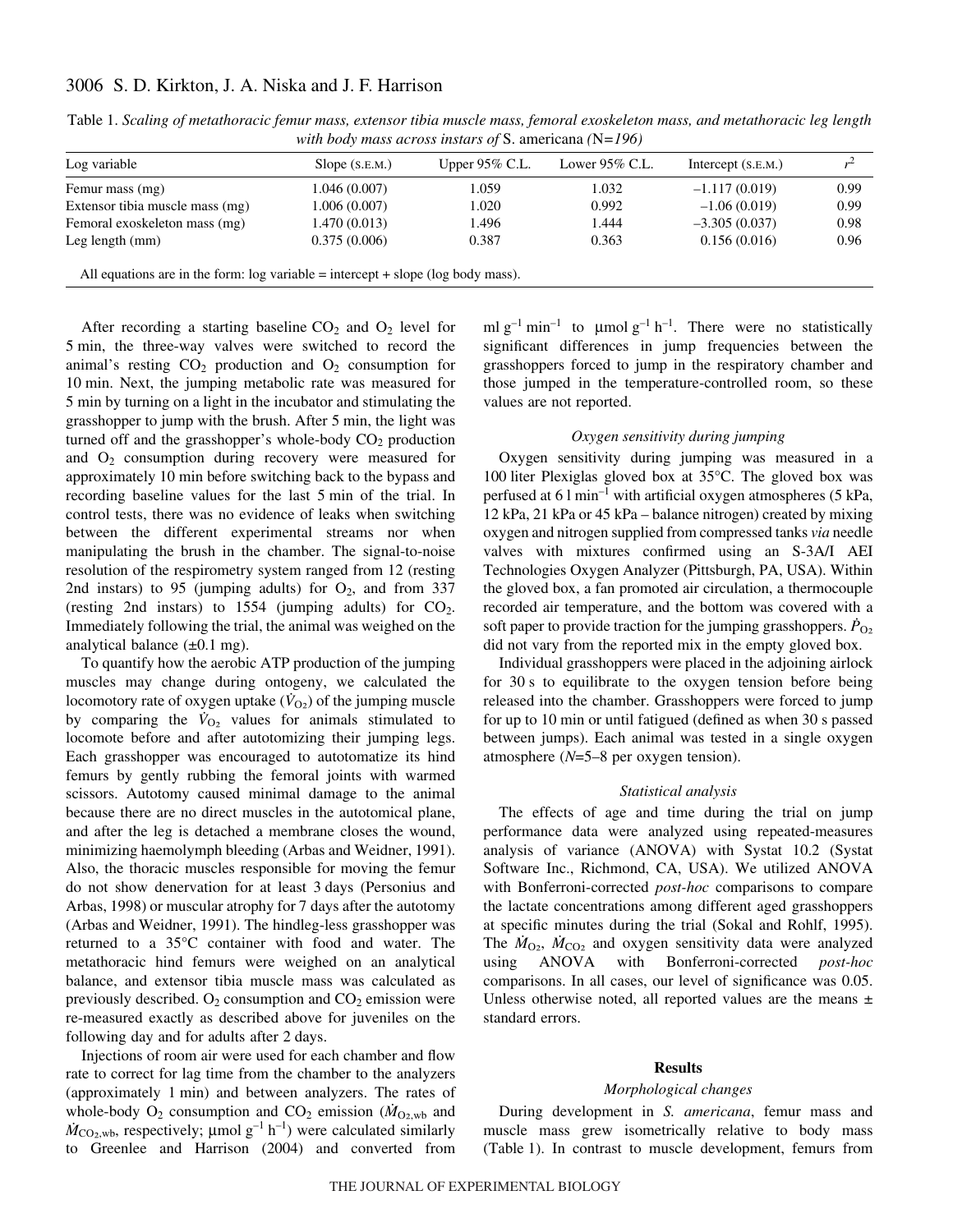

Fig. 2. Endurance of jump frequency was negatively correlated with age across instars. Values are means ± S.E.M.

larger animals were proportionally longer and had a greater amount of exoskeleton (Table 1). For the grasshoppers used in the jumping experiment, body mass increased  $\sim$ 30-fold as animals developed from the 2nd instars to adults (2nd instars,  $60\pm1.6$  mg; 4th instars,  $262\pm6.5$  mg; 6th instars, 1219±37.3 mg; adults, 1782±62.0 mg).

#### *Jump performance*

Jump performance was significantly affected by age. The mean number of jumps per minute declined more rapidly in older animals (Fig. 2; repeated-measures ANOVA, instar  $\times$ time,  $F_{12,227}=3.7$ ,  $P<0.001$ ). The body mass-specific power output decreased during the trial regardless of age; however, power output decreased more rapidly in older animals (Fig. 3; repeated-measures ANOVA, instar  $\times$  time,  $F_{12,227}=13.2$ , *P*<0.001).



Fig. 3. Older/larger grasshoppers showed greater body mass-specific power outputs and increased fatigue during the jumping trial. Values



Fig. 4. Lactate levels increased with age and time spent jumping in the first 2 min ( $N=8-10$  at each point). Values are means  $\pm$  s.e.m.

### *Anaerobic capacity and lactate concentration*

Lactate concentrations in the extensor tibia muscle increased across developmental stages and with time spent jumping (Fig. 4). There was no detectable lactate in the muscles of 2nd instars during the trial (assay detection limit was 0.3 mmol  $kg^{-1}$ ). Muscle-specific lactate levels measured at time 0 increased with age, rising from  $1.7\pm0.3$  mmol kg<sup>-1</sup> in 4th instars to  $3.1\pm0.2$  mmol kg<sup>-1</sup> in 6th instars and 3.7 $\pm$ 0.8 mmol kg<sup>-1</sup> in adults (Fig. 4; ANOVA,  $F_{3,28}=13.4$ , *P*<0.001). During 2 min of jumping, muscle lactate increased more rapidly in older animals (Fig. 4; ANOVA,  $F_{3,33}=157.7$ , *P*<0.001). After 2 min of jumping, lactate levels reached a peak for each age group  $(6.0\pm0.3 \text{ mmol kg}^{-1})$  in 4th instars, 7.2 $\pm$ 0.4 mmol kg<sup>-1</sup> in 6th instars and 12.4 $\pm$ 0.7 mmol kg<sup>-1</sup> in adults) and did not increase during the rest of the trial. No lactate was detected in the haemolymph.

# *O2 consumption and CO2 production during rest, jumping and recovery*

During jumping, maximal (30 s period)  $\dot{M}_{\text{O}_2,\text{wb}}$  and  $\dot{M}_{\text{CO}_2,\text{wb}}$ increased significantly with age  $(O_2$ : Fig. 5A; ANOVA, *F*<sub>3,24</sub>=38.2, *P*<0.001; CO<sub>2</sub>: Fig. 5B; ANOVA, *F*<sub>3,24</sub>=33.1, *P*<0.001).  $\dot{M}_{\text{O}_2,\text{wb}}$  and  $\dot{M}_{\text{CO}_2,\text{wb}}$  of jumping adults were double that of the 2nd instars (Fig. 5). The scope in  $\dot{M}_{\text{O}_2,\text{wb}}$  (jumping relative to resting values) increased with age (2nd instars, 2.0; 4th instars, 2.4; 6th instars, 3.4; adults, 4.2). After 2 min of recovering, there was no effect of age on  $\dot{M}_{\text{O}_2,\text{wb}}$  (Fig. 6A), but  $\dot{M}_{\text{CO}_2,\text{wb}}$  was inversely related to age (Fig. 6B; ANOVA,  $F_{3,24}=13.8$ , *P*<0.001). Similarly, during jumping, age had a significant effect on the amount of  $O_2$  consumed by the jumping muscle (Fig. 7A; ANOVA,  $F_{3,24}$ =6.6, *P*<0.01) and  $CO_2$  produced (Fig. 7B; ANOVA,  $F_{3,24}$ =4.6,  $P<0.05$ ), with both increasing with ontogeny.

Regardless of activity state (resting, jumping or recovery), grasshopper age did not significantly affect the respiratory exchange ratio (RER, the ratio of  $CO<sub>2</sub>$  produced to  $O<sub>2</sub>$ consumed), so RER values were combined across ages. RER did not change between rest and thirty seconds of jumping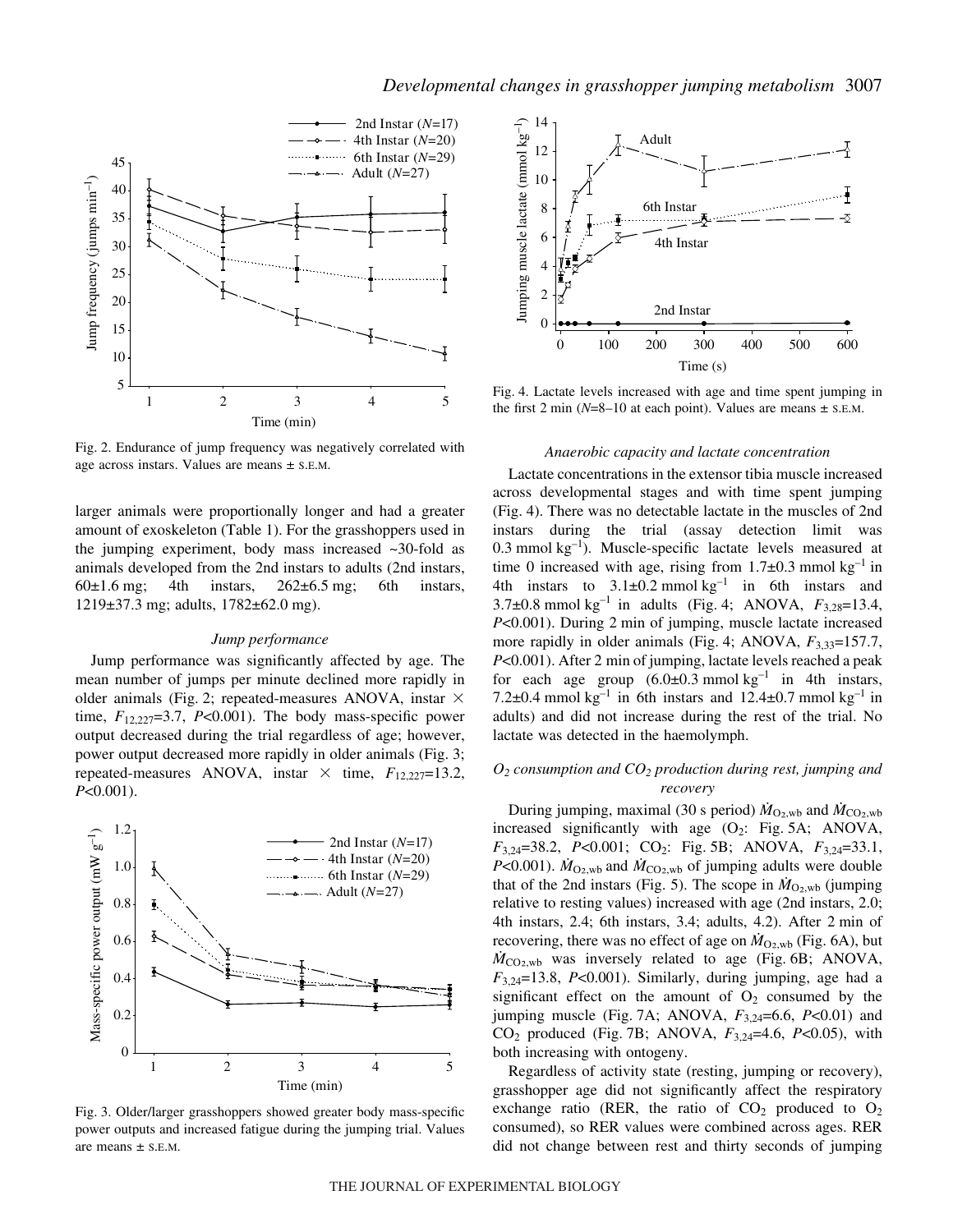# 3008 S. D. Kirkton, J. A. Niska and J. F. Harrison



Fig. 5. Whole body oxygen consumption (A) and carbon dioxide emission (B) during jumping across different instars of *S. americana*  $(N=7$  at each point). Values are means  $\pm$  s.e.m.

(0.94) but significantly increased to 1.0 when jumping ended (Fig. 8; repeated-measures ANOVA,  $F_{6,19}$ =10.3, *P*<0.001). The RER was greatest after  $2 \text{ min}$  of recovery  $(1.2)$  and then decreased back to values observed at rest.

#### *Oxygen sensitivity during jumping*

Within an age group, hypoxia affected first-minute jump rates. Extreme hypoxia (5 kPa  $O_2$ ) significantly reduced firstminute jump rate for grasshoppers of all ages, while moderate hypoxia (12 kPa  $O_2$ ) significantly reduced first-minute jump rate only in the 2nd instars (Fig. 9; ANOVA,  $F_{3,20}$ =4.8, *P*<0.05) and adults (Fig. 9; ANOVA,  $F_{3,30}$ =28.6, *P*<0.001). When compared with normoxia  $(21$  kPa), there was no effect of hyperoxia (45·kPa) on first-minute jump rate for 2nd and 4th instar grasshoppers of any age; however, hyperoxia increased the first-minute jump rate in 6th instars (Fig. 9; ANOVA, *F*<sub>3,21</sub>=20.3, *P*<0.001) and adults (Fig. 9; ANOVA,  $F_{3,30}$ =28.6, *P*<0.001).

Age did not significantly affect endurance in the gloved box (Fig. 10), perhaps due to overall lower jump rates in the glove box. Moderate hypoxia (12 kPa  $O_2$ ) reduced endurance in older grasshoppers (6th instars – ANOVA, *F*3,21=70.0, *P*<0.001; adults – ANOVA,  $F_{3,30}$ =22.5, *P*<0.001) but not the younger animals (2nd and 4th instars; Fig. 10). Endurance was strongly reduced in extreme hypoxia (5 kPa) for all ages. Decreasing



Fig. 6. Whole-body oxygen consumption  $(A)$  and carbon dioxide emission (B) at rest, jumping and recovery for 2nd instars and adult *S. americana* grasshoppers. The values of 4th and 6th instars were intermediate and not shown for sake of clarity (*N*=7 at each point). Values are means  $\pm$  S.E.M.

the oxygen level reduced jumping endurance for all juveniles, with hypoxic effects increasing with age in juveniles (Fig. 10). Endurance of the largest juveniles (6th instars) was significantly affected by moderate hypoxia while the endurance of 2nd instars was only significantly affected at extreme hypoxia (Fig. 10). The jumping endurance of adults was significantly affected by moderate hypoxia but proportionally less so than that of 6th instars (Fig. 10).

#### **Discussion**

Our data indicate that, as generally shown for vertebrates, most measures of locomotory and metabolic performance increase with age in jumping grasshoppers. Mass-specific power output, aerobic metabolic rate, and lactate concentrations during jumping all increase dramatically and steadily throughout ontogeny. The increase in mass-specific aerobic metabolism during development seems inconsistent with the hypothesis that larger size and longer tracheae necessarily lead to increased problems with oxygen delivery in insects. However, the rise in lactate concentrations, the decrease in endurance and the increase in the oxygen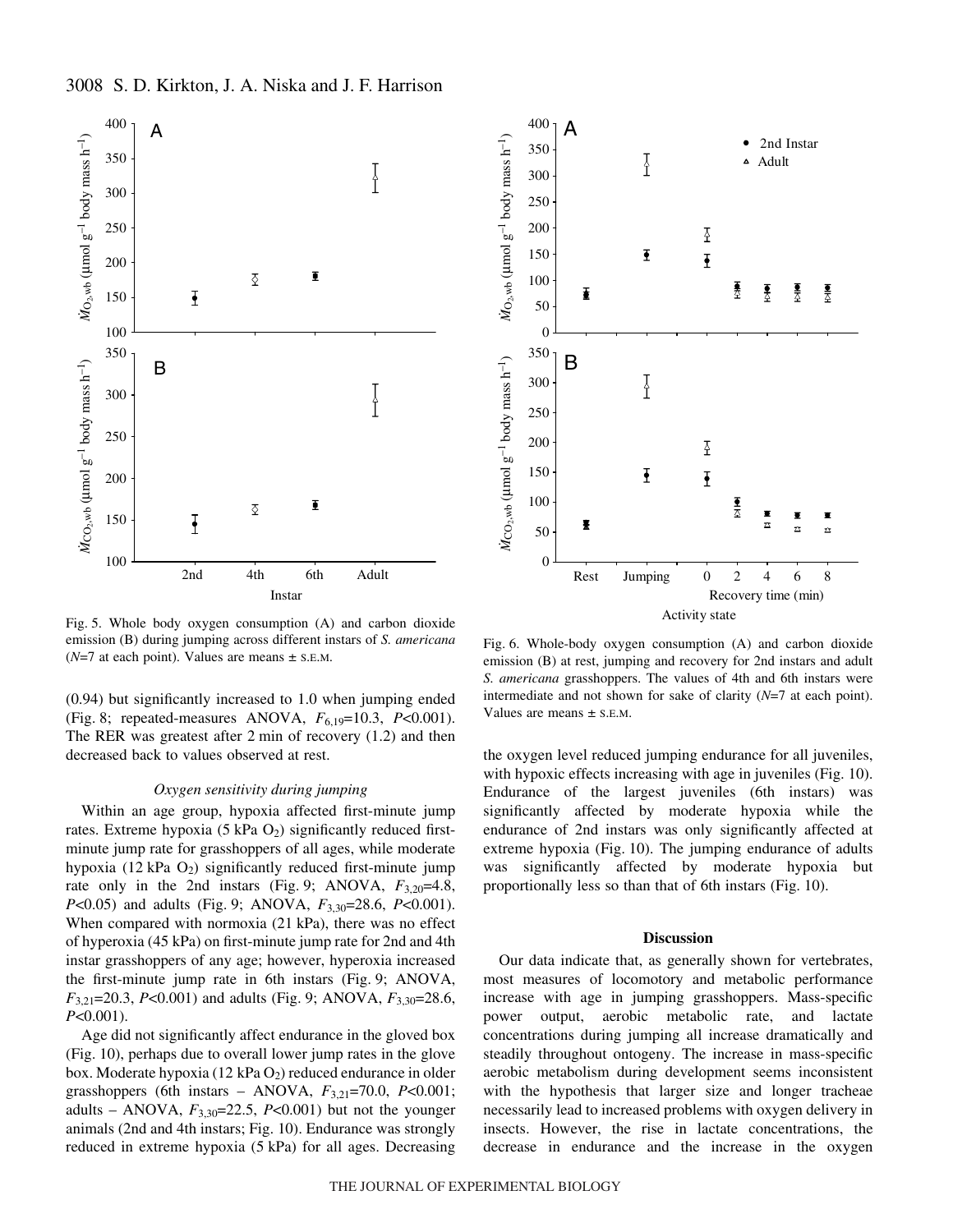

Fig. 7. Muscle-specific oxygen consumption (A) and carbon dioxide emission (B) increases with instar during jumping (*N*=7 at each point). Values are means ± S.E.M.

sensitivity of locomotion do indicate that the safety margin for oxygen delivery is reduced in older jumping grasshoppers. However, these safety margins decrease with age due to increases in mass-specific power outputs (and ATP







Fig. 9. The effects of atmospheric oxygen content on first-minute jump rates for each age ( $N=5-8$  at each point). Values are means  $\pm$ S.E.M.

requirements) rather than because mass-specific oxygen delivery capacities fall.

Similar to other developmental studies of locomotory  $\dot{V}_{O_2}$ (Full, 1987; Chappell and Bachman, 1995; Chappell et al., 1999), the factorial aerobic scope increased with ontogeny. The whole-body aerobic scope increased from 2.1 in 2nd instars up to 4.2 in adults. Compared with other types of insect locomotion, the aerobic scope calculated during jumping is low (running ectothermic insects, 8; running endothermic insects, 26; flying insects, 129; Full, 1997). While the aerobic scopes are low, the amount of oxygen consumed during jumping in *S. americana* adults (7.2 ml  $g^{-1}$  h<sup>-1</sup>) was greater than the mean oxygen consumption of running insects  $(2.4-4.5 \text{ ml g}^{-1} \text{ h}^{-1})$ ; Harrison and Roberts, 2000), suggesting that the relatively low scopes are due to elevated resting rates in this study. Our measured values for resting  $\dot{M}_{O<sub>2</sub>}$  were approximately double



Fig. 10. The effects of atmospheric oxygen content on jump endurance for each age  $(N=5-8$  at each point). Values are means  $\pm$ S.E.M.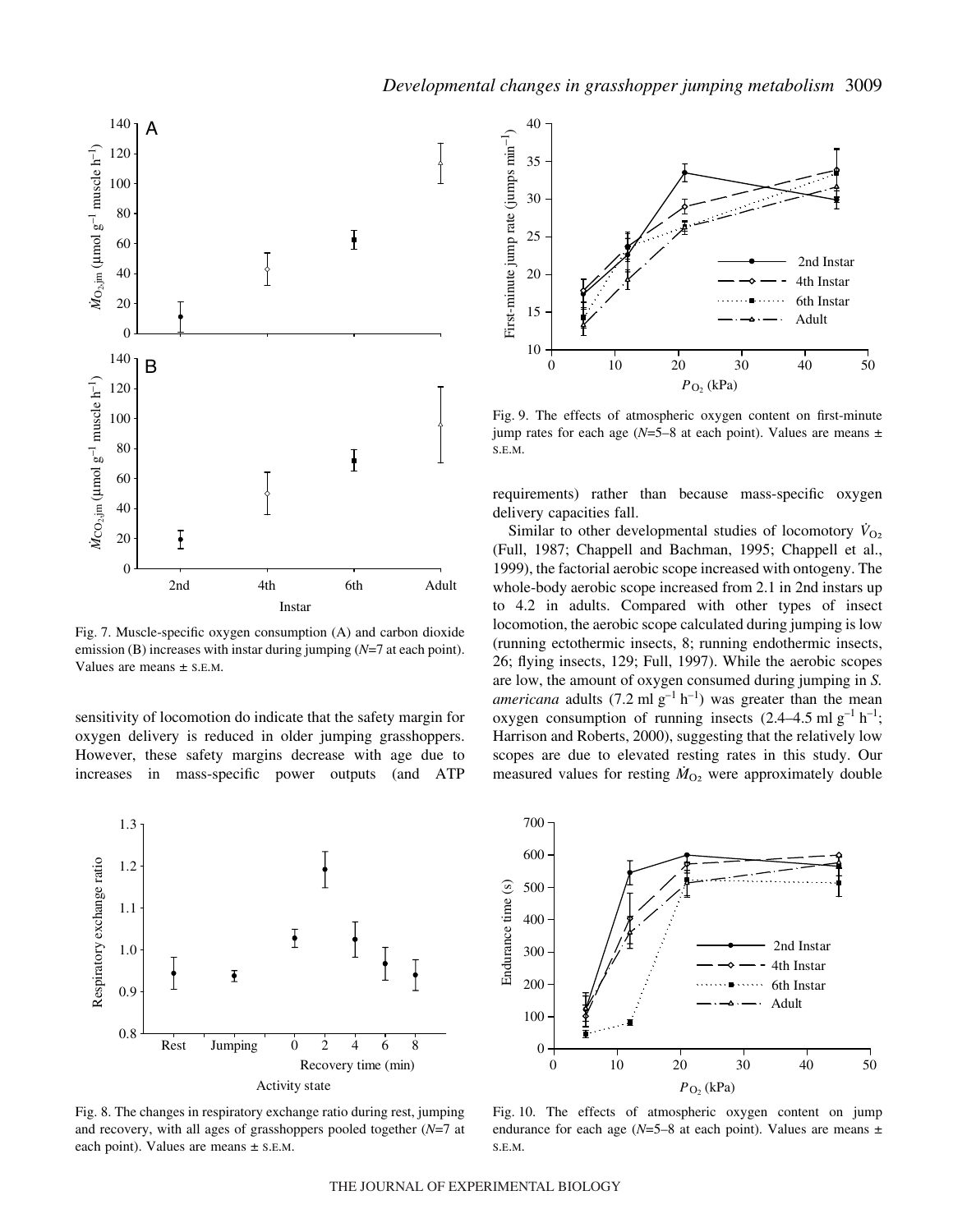# 3010 S. D. Kirkton, J. A. Niska and J. F. Harrison

| Age   | $\dot{M}_{\rm O_2,jm}$<br>(µmol $g^{-1}$ min <sup>-1</sup> ) | Aerobic ATP<br>production* ( $\mu$ mol g <sup>-1</sup> min <sup>-1</sup> ) | $Lactate_{im}$<br>(µmol $g^{-1}$ min <sup>-1</sup> ) | Anaerobic ATP<br>production (µmol $g^{-1}$ min <sup>-1</sup> ) | $%$ of ATP<br>from $O_2$ |
|-------|--------------------------------------------------------------|----------------------------------------------------------------------------|------------------------------------------------------|----------------------------------------------------------------|--------------------------|
| 2nd   | 0.17                                                         | 0.96                                                                       | $\Omega$                                             | 0                                                              | 100                      |
| 4th   | 0.60                                                         | 3.39                                                                       | 2.15                                                 | 2.15                                                           | 61                       |
| 6th   | 0.69                                                         | 3.90                                                                       | 2.05                                                 | 2.05                                                           | 66                       |
| Adult | 1.12                                                         | 6.33                                                                       | 4.35                                                 | 4.35                                                           | 59                       |
|       |                                                              | $*1$ µmole of O <sub>2</sub> = 5.65 ATP (Hochachka and Somero, 1984).      |                                                      |                                                                |                          |

Table 2. *Relative contributions of jumping muscle-specific aerobic and anaerobic ATP production during the first 2 min of jumping in* S. americana *grasshoppers*

those reported by Greenlee and Harrison (2004), perhaps because the animals could be much more active in the larger chamber we used (we did not monitor activity during the prejump, resting  $\dot{M}_{O_2}$  measurements). If the resting  $\dot{M}_{O_2}$  from Greenlee and Harrison (2004) is used, aerobic scopes increase to approximately 10 in adults, a value well within the range for an ectothermic running insect.

The high oxygen consumption of jumping *S. americana* compared with insect runners is consistent with the high mitochondrial contents of the muscle (Hartung et al., 2004). The only other reported  $V_{\text{O2max}}$  for grasshopper jumping (*Melanoplus bivittatus*;  $1.3 \text{ ml } g^{-1} h^{-1}$ ,  $58 \text{ µmol } g^{-1} h^{-1}$ ; Harrison et al., 1991) was ~5-fold lower than measured in this study. *M. bivittatus* may not have such a well-developed respiratory system as *S. americana* since peak gas exchange rates occurred after, rather than during, jumping in *M. bivittatus*, and oxygen consumption rates returned to resting rates much more slowly (Harrison et al., 1991). Strong support for the validity of this surprising interspecific difference is provided by the observation that traveling speeds during jumping are 4-fold higher in *S. americana* than in *M. bivittatus* (Harrison et al., 1991).

#### *What explains the reduced endurance of older grasshoppers?*

Unlike the situation for most vertebrates, older animals had reduced endurance in *S. americana* grasshoppers (Figs 2, 3). These trade-offs in performance variables may relate to life history. While juvenile grasshoppers utilize jumping as their primary mechanism for escape from predators and migration (Ellis, 1951), the powerful single jumps of adults are thought to be necessary to achieve the take-off velocity required for flight (Katz and Gosline, 1993).

The stimulation method used during this study seems unlikely to be the cause of the decreased endurance with development. Based on data from running vertebrates (Heglund et al., 1974) and invertebrates (reviewed in Full, 1997), one might expect the jump frequency of grasshoppers to scale with body mass raised to the  $-0.14$  to  $-0.25$ . Within the first minute of our experiment, when grasshoppers needed no prodding, the scaling of jump frequency with body mass was –0.06, suggesting that larger grasshoppers jumped more than expected based on vertebrate data. During the second minute of repeated jumping, the scaling coefficient was -0.12.

However, by the third minute, the scaling coefficient  $(-0.21)$ was similar to values reported for running animals. This suggests that the increased jump frequency of older grasshoppers in the first minute was due to increased reliance on aerobic metabolism in larger animals, rather than the method of stimulation. After two minutes of repeated jumping, when aerobic ATP production dominates, the scaling of jump performance matches running animals.

The reduced endurance of older grasshoppers is correlated with the increased utilization of anaerobic metabolism during the initial minutes when jump frequencies and power outputs are very high compared with younger animals (Fig. 4). During the first two minutes of jumping, the contribution of anaerobic ATP production ranged from 0% in 2nd instars to approximately 40% for older animals (Table 2). The constant lactate levels in the muscle after two minutes of jumping, and lack of appearance of lactate in the haemolymph, indicate that net lactate production is negligible after the first few minutes and suggest that prolonged hopping is completely supported by aerobic metabolism. A predominant reliance on aerobic ATP production during repeated jumping has also been shown in adults of the two-striped grasshopper (Harrison et al., 1991).

Potentially, the increased usage of anaerobic metabolism due to inadequate oxygen delivery during the first minutes of jumping may cause the reduced endurance with age. The stimulation of first-minute jump rate in older animals by hyperoxia (Fig. 9) and the increased lactate concentration in older animals suggest that the Pasteur effect is stimulating lactate production. Lactic acid has long been considered to be an agent of muscle fatigue, primarily due to effects on muscle pH (Juel, 1996). Leg  $\dot{P}_{CO_2}$  also rises dramatically during jumping of adult grasshoppers (Krogh, 1913; Krolikowski and Harrison, 1996), which will further reduce muscle pH, potentially causing fatigue. However, the lack of an effect of hyperoxia on endurance argues against this hypothesis. If lactate production is caused by low muscle  $\dot{P}_{O<sub>2</sub>}$ , then hyperoxia should have reduced lactate production and increased endurance in older animals. More recent studies have suggested that muscle fatigue during burst locomotion may be due to accumulation of inorganic phosphates (reviewed in Westerblad et al., 2002). Adult *Locusta migratoria* use arginine phosphate to power the initial seconds of jumping (Hitzemann, 1979; Schneider et al., 1989). Potentially, the use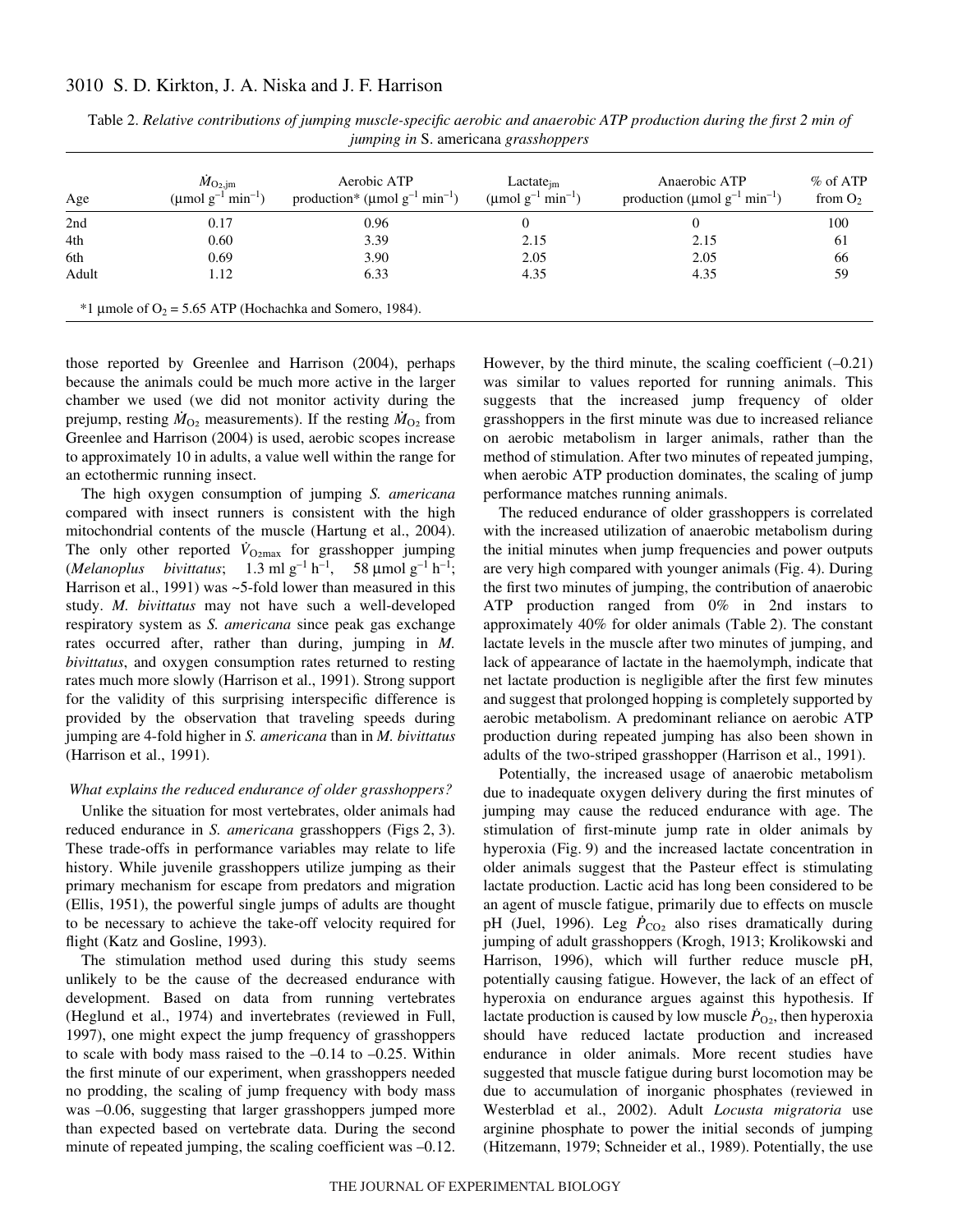of arginine phosphate increases with age, and increased accumulation of inorganic phosphate explains the reduced endurance with age.

One of the mysteries of fatigue in jumping grasshoppers is the apparent temporal dissociation between the metabolic events thought to affect fatigue and the organism-level changes in performance. Arginine phosphate utilization is completed within the first five jumps  $\left(\frac{15}{s}\right)$  in adult grasshoppers (Hitzemann, 1979; Schneider et al., 1989), and lactate concentrations are similar after two minutes (Fig. 4), but power output falls steadily over many minutes (Fig. 3). These data suggest that other processes (e.g. muscle glycogen depletion, neurotransmitter depletion, changes in hormone levels, behavioral habituation) may contribute to long-term fatigue in grasshoppers.

# *Safety margins for oxygen delivery decrease with age*

Although older *S. americana* have increased aerobic capacities and tracheal oxygen delivery capacities (Hartung et al., 2004), it does appear that there is an increasing tendency for oxygen limitation of jump performance with age. Hyperoxia improved the jump rate in the first minute (Fig. 9) only for larger/older grasshoppers, suggesting that oxygen delivery is inadequate during the first minute only in adults and 6th instars. In many tissues, inadequate oxygen concentrations can cause lactate production (Pasteur effect), and so one hypothesis is that inadequate oxygen delivery during the first minutes of jumping causes the increased lactate levels in older grasshoppers. Therefore, the usually high jump rates of 6th instar grasshoppers at 12 kPa and their rapid fatigue may be due to increased lactate production. The effect of lactate increasing initial jump frequency is supported by the finding that anaerobic and aerobic metabolism correlate with different scaling coefficients during repeated jumping. Measurements of the effect of hyperoxia on lactate production rates during jumping would test this hypothesis. Also, the increased sensitivity of endurance to hypoxia in 6th instars and adults is consistent with a reduced safety margin for oxygen delivery during ontogeny for jumping grasshoppers.

# *Changes in muscle metabolic potential explain the increase in power output with age*

Previous research has suggested that the increased power output during jumping of older grasshoppers was attributed to increased muscle mass:body mass ratio (Gabriel, 1985a). However, our more extensive data set clearly showed that muscle mass developed isometrically with changes in body mass in *S. americana* (Table 1). In addition, when all developmental stages are included from Gabriel's study on *S. gregaria* (Gabriel, 1985a), the proportion of extensor tibia muscle to body mass appears nearly isometric (1st instars 6.1%, 2nd instars 4.7%, 3rd instars 5.0%, 4th instars 4.3%, 5th instars 5.5%, adults 6.3%; *N*=5 for each age). Thus, it seems likely that isometric development of jumping muscle mass occurs throughout *Schistocerca*, as in the related African migratory locust (*L. migratoria migratoriodes*; Duarte, 1938).

Originally, the increased femoral exoskeleton thickness was thought to explain the greater power output in older grasshoppers by improving cuticular energy storage (Gabriel, 1985b). However, it was later reasoned that thicker femoral walls would make it more difficult for grasshoppers with similar proportions of muscle to bend the cuticle to store energy, so a stiffer spring could not, on its own, explain improved jump performance (Katz and Gosline, 1992). These estimates of energy storage assumed constant muscle properties across instars (Gabriel, 1985a,b; Katz and Gosline, 1993). However, adult leg muscles have double the mitochondrial content and a 12-fold greater tracheal diffusing capacity than second instars (Hartung et al., 2004). Our data showed that the oxygen consumption rate of the jumping muscle increased 6-fold during development (during the first 2 min; Table 2). In addition, the muscles of older grasshoppers produced ATP anaerobically at much higher rates (Fig. 4; Table 2). The 10-fold increase in total leg-muscle specific ATP production rates exceeds the greater than 2-fold increase in body-mass specific power output, perhaps because of complexities in the mechanism of power production from a near-isometrically contracting muscle and a spring system (Bennet-Clark, 1975). Nonetheless, it is now clear that increases in the capacity of the jumping muscle to produce ATP (Table 2) allow older/larger grasshoppers to utilize their stiffer leg springs to produce greater power.

We thank Robby Roberson, Ron Rutowski, Glenn Walsberg, Wayne Willis, Brenda Rascón, Joanna Henry, Rekha Nair, Michelle Fay, Sydella Blatch and especially Kendra Greenlee for suggestions regarding this manuscript. We thank Manfred Grieshaber for providing access to K. Hitzemann's thesis. Ty C. M. Hoffman and Kendra Greenlee provided valuable insight and help with the respirometry setup. This research was supported by the National Science Foundation through award IBN-9985857 to J.F.H. and award IBN-0104959 to S.D.K. and J.F.H.

#### **References**

- **Arbas, E. A. and Weidner, M. H.** (1991). Transneuronal induction of muscle atrophy in grasshoppers. *J. Neurobiol.* **22**, 536-546.
- **Bennet-Clark, H. C.** (1975). The energetics of the jump of the locust *Schistocerca gregaria*. *J. Exp. Biol.* **63**, 53-83.
- **Chadwick, L. E. and Gilmour, D.** (1940). Respiration during flight in *Drosophilia repleta* Wollaston: oxygen consumption considered in relation to the wing-rate. *Physiol. Zool.* **13**, 398-410.
- **Chappell, M. A. and Bachman, G. C.** (1995). Aerobic performance in Beldings ground squirrels (*Spermophilus beldingi*): variance, ontogeny, and the aerobic capacity model of endothermy. *Physiol. Zool.* **68**, 421- 442.
- **Chappell, M. A., Bech, C. and Buttemer, W. A.** (1999). The relationship of central and peripheral organ masses to aerobic performance variation in house sparrows. *J. Exp. Biol.* **202**, 2269-2279.
- **Davis, R. A. and Fraenkel, G.** (1940). The oxygen consumption of flies during flight. *J. Exp. Biol.* **17**, 402-407.
- **Doré, E., Bedu, M., Franca, N. M., Diallo, O., Duche, P. and Van Praagh, E.** (2000). Testing peak cycling performance: effects of braking force during growth. *Med. Sci. Sports Exerc.* **32**, 493-498.
- **Duarte, A. J.** (1938). Problems of growth of the African migratory locust. *Bull. Entomol. Res.* **29**, 425-456.